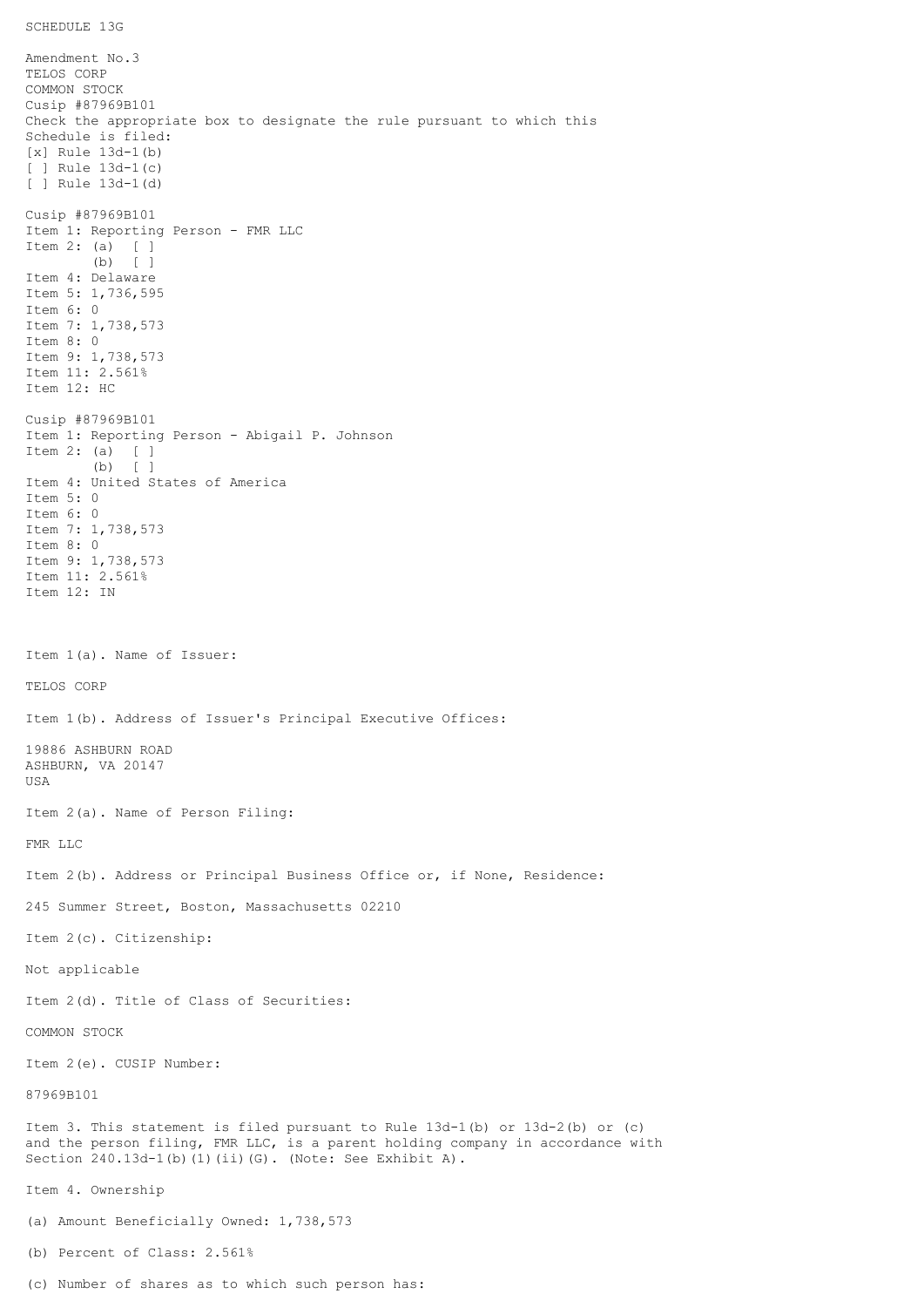(i) sole power to vote or to direct the vote: Please see the responses to Items 5 and 6 on the cover page

(ii) shared power to vote or to direct the vote: 0

(iii) sole power to dispose or to direct the disposition of: 1,738,573

(iv) shared power to dispose or to direct the disposition of: 0

Item 5. Ownership of Five Percent or Less of a Class.

If this statement is being filed to report the fact that as of the date hereof, the reporting person has ceased to be the beneficial owner of more than five percent of the class of securities, check the following (X).

Item 6. Ownership of More than Five Percent on Behalf of Another Person.

One or more other persons are known to have the right to receive or the power to direct the receipt of dividends from, or the proceeds from the sale of, the COMMON STOCK of TELOS CORP. No one other person's interest in the COMMON STOCK of TELOS CORP is more than five percent of the total outstanding COMMON STOCK.

Item 7. Identification and Classification of the Subsidiary Which Acquired the Security Being Reported on By the Parent Holding Company.

See attached Exhibit A.

Item 8. Identification and Classification of Members of the Group.

Not applicable.

Item 9. Notice of Dissolution of Group.

Not applicable.

Item 10. Certifications.

By signing below I certify that, to the best of my knowledge and belief, the securities referred to above were acquired and are held in the ordinary course of business and were not acquired and are not held for the purpose of or with the effect of changing orinfluencing the control of the issuer of the securities and were not acquired and are not held in connection with or as a participant in any transaction having that purpose or effect.

Signature

After reasonable inquiry and to the best of my knowledge and belief, I certify that the information set forth in this statement is true, complete and correct.

June 9, 2022 Date

/s/ Kevin M. Meagher Signature

Kevin M. Meagher Duly authorized under Power of Attorney effective as of September 28, 2018, by and on behalf of FMR LLC and its direct and indirect subsidiaries\*

\* This power of attorney is incorporated herein by reference to Exhibit 24 to the Schedule 13G filed by FMR LLC on October 9, 2018, accession number: 0000315066-18-002414.

Exhibit A

Pursuant to the instructions in Item 7 of Schedule 13G, the following table lists the identity and Item 3 classification, if applicable, of each relevant entity that beneficially owns shares of the security class being reported on this Schedule 13G.

Entity ITEM 3 Classification

FIAM LLC IA Fidelity Institutional Asset Management Trust Company BK